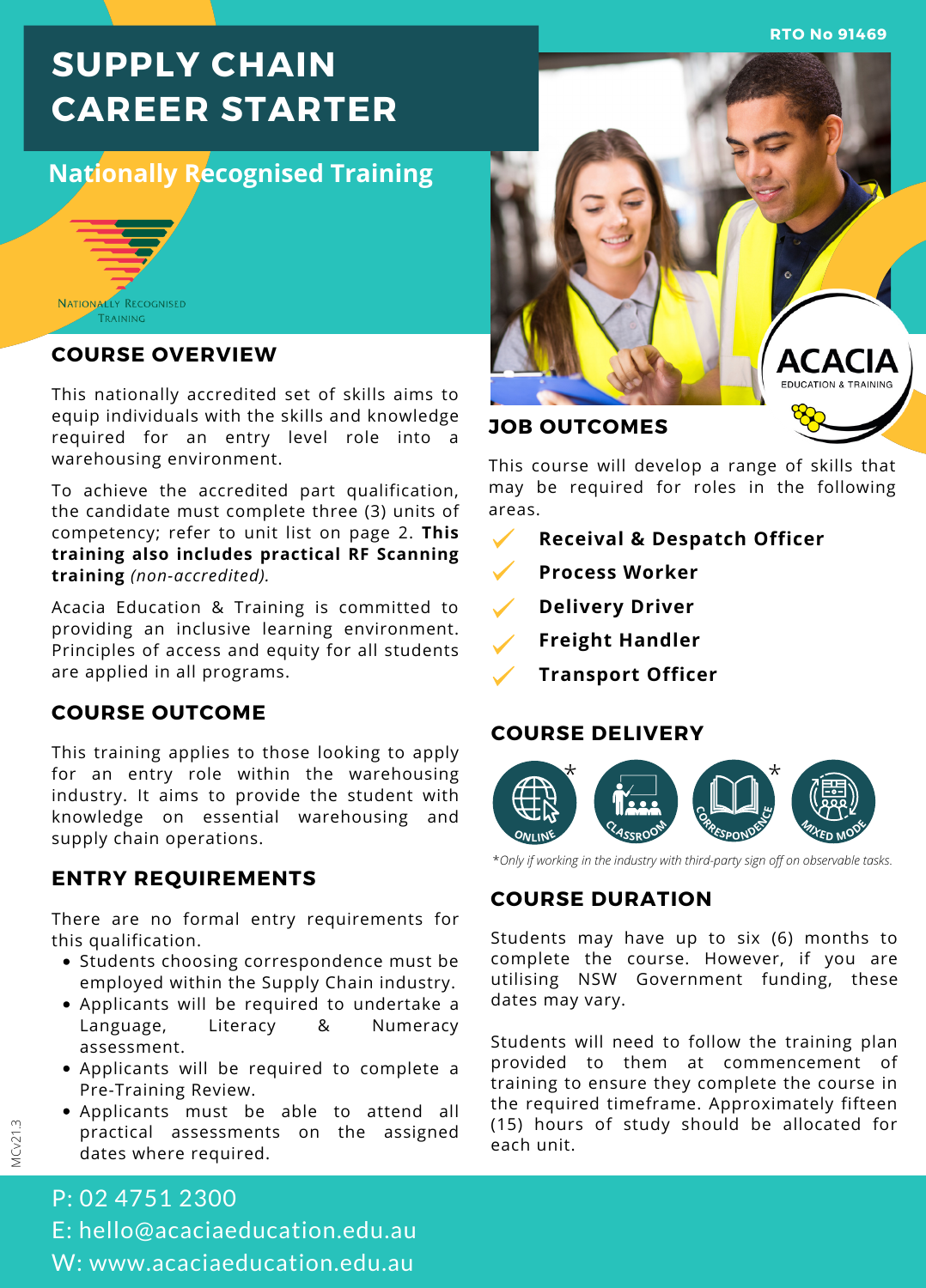# **ESSENTIAL SKILLS FOR THE WORKPLACE**



# **UNITS OF COMPETENCY**

Below are the units of competency required for this course.

| UNIT CODE | UNIT DESCRIPTION                                     |
|-----------|------------------------------------------------------|
| TLID0020  | Shift materials safely using manual handling methods |
| TLIA0004  | Complete receival and despatch documentation         |
| TLIA0010  | Identify goods and store to specifications           |

# **UNIT OVERVIEW**

## **TLID0020 - Shift materials safely using manual handling methods**

This unit involves the skills and knowledge required to shift loads safely using the manual handling methods. It includes assessing the risks associated with relocating the load, planning the relocation process and carrying out the relocation in accordance with the plan.

*Knowledge Evidence examples: Knowledge of relevant WHS/OHS procedures and guidelines concerning the manual lifting and movement of loads; workplace procedures and policies for manual handling.*

*Performance Evidence examples: Students will be required to show evidence of precautions and required action to minimise, control or eliminate risks that may exist when manually lifting and handling materials and goods.*

## **TLIA0004 - Complete receival and despatch documentation**

This unit involves the skills and knowledge required to complete workplace orientation and induction procedures when commencing a new role, in accordance with regulatory requirements and workplace operational policies and procedures.

*Knowledge Evidence examples: Knowledge of basic workplace documentation and record keeping procedures and requirements; customer service standards and procedures; personal protective equipment and instructions for it's use.*

*Performance Evidence examples: Students will be required to show evidence of reading and interpreting instructions, procedures, information and signs relevant to work activities.*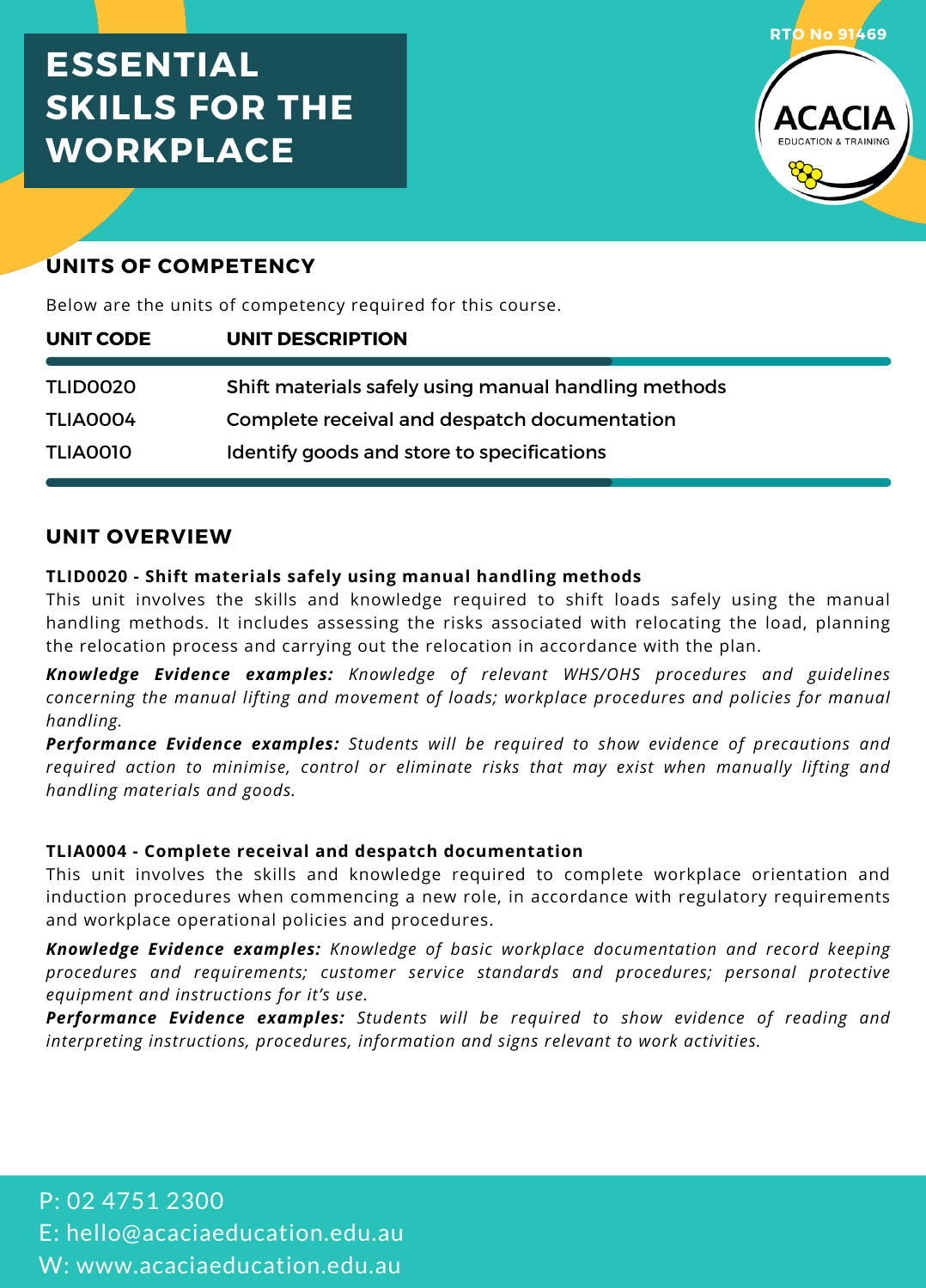# **ESSENTIAL SKILLS FOR THE WORKPLACE**



# **UNIT OVERVIEW**

## **TLIA0010 - Identify goods and store to specifications**

This unit involves the skills and knowledge required to identify goods and store to specifications in accordance with relevant regulations and workplace requirements, as part of work operations in the transport and logistics industry.

*Knowledge Evidence examples: Knowledge of hazard potential, special handling, stacking and storage requirements; types of equipment and storage areas appropriate for different types of goods including: dangerous goods, fragile, hazardous, perishable, sensitive items.*

*Performance Evidence examples: Students will be required to show evidence of accessing, reading and interpreting relevant goods information, policies and regulatory requirements.*

## **Includes RF Scanning training (non-accredited)**

This training involves the knowledge and practical skills required to correctly use an RF scanner within a warehousing environment.

*Many warehousing positions available require RF scanning experience to be able to apply for the job.* RF scanning is used in warehousing to pick and scan items in pick and pack, scan and receive goods in *receiving, send cartons and pallets out to customers in despatch, count and check stock levels in inventory control and scan pallets and cartons to put onto the shelf in put-aways.*